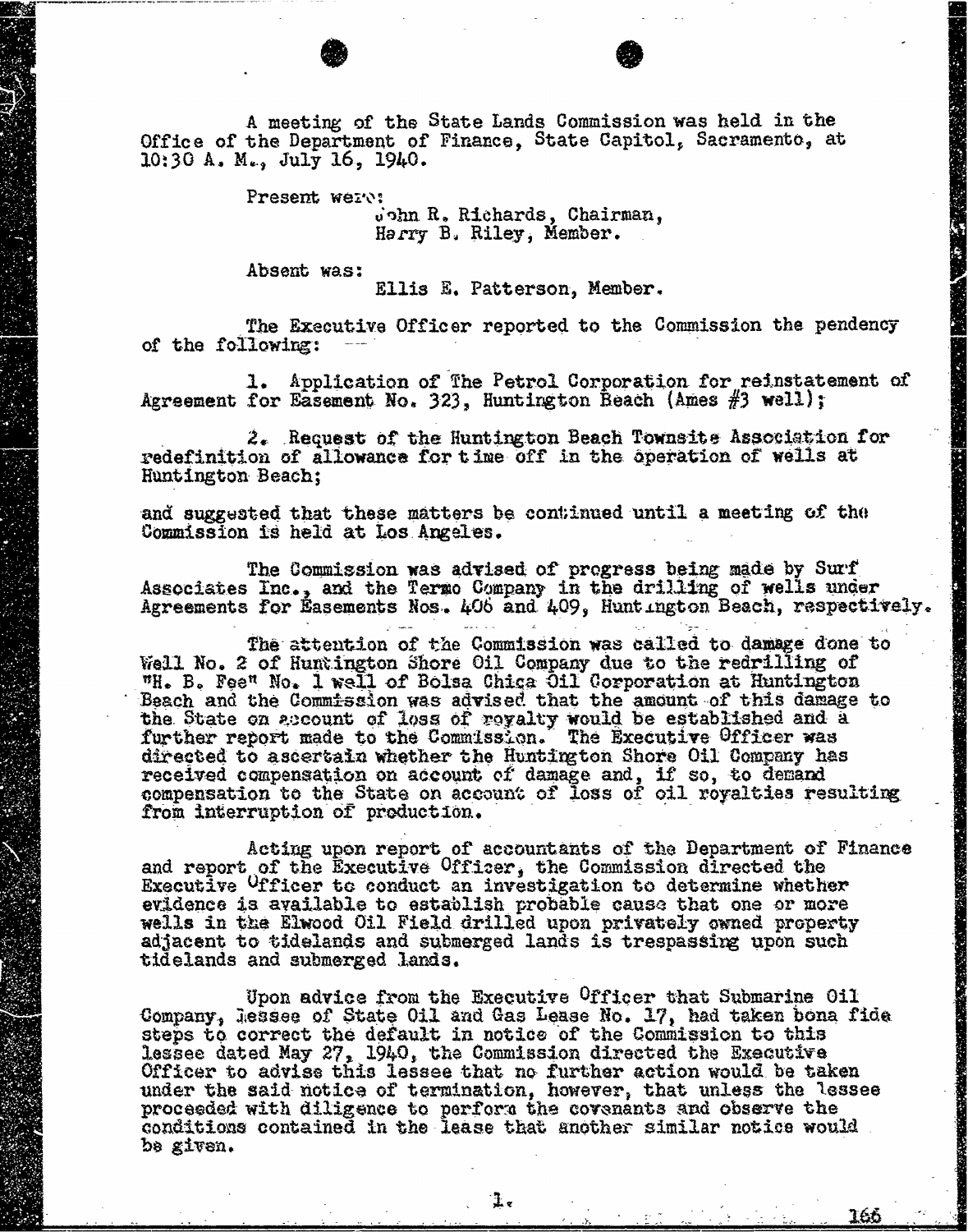B. D. Owens, lessee of State Oil and Gas Lease No. 169 appeared before the Commission te protest cancellation of said lease on account of failure to file reports, pay royalties a drilling operations as required by the terms of the . Executive Officer told the Commission that lesses had paid all royalty due the State and had furnished the recessary production reports and that only failure to drill new wells in accordance with the terms of the lease remained unperformed. Mr. Owens requested the the terms of the lease remained unperformed. Mr. Owens request Commission to give consent to a quitclaim to the State of  $C$ by him of all the area described in the lease except sufficient area for the maintenance and operation of the existing well. Upon motion of Mr. Riley, seconded by Mr. Richards, and uranimously carried, a recorded by Mr. Richards, and uranimously carried, a resolution was adopted whereby consent was given to  $\mathbb{S}_v$  by Owens, the consent lesses of State Oil and Gas Lease No. 169, to surrender to the State Oil and Gas Lease No. 169, to surrender to of California all that area described in said lease except and an area of the set and area of the set and an a of 4.38 acres and that defaults contained in notice of termination heretofore given by the Commission be considered as satisiled. The Executive Officer was directed to draft proper instruments for the purpose herein mentioned and to do all other acts necessary and desirable to consummate the purpose of this resolution.

H. J. Montgomery, holder of State Oil and Gas Lease No. 170, did not appear at the meeting but it was verified by Mr. Owens that the well is not now and has not been for sometime in condition to operate and that, although Er. Montgomery has paid a royalties and furnished reports to the State, he has diligence in the operation of the well and that said lease should be considered as cancelled as of the date given in notice of default dated June 7, 1940. Upon motion of Mr. Riley, seco ded by Mr. Richards, and the contract of the contract of the contract of the contract of the contract of the contract of the contract of the contract of the contract of th a resolution was unanimously adopted authorizing no further respect to said notice of default and cancellatior of State 011 and Ga Lease No. 170 and that said lease is hereby cancelled as of June 22, 1940.

The Executive Officer advised the Commission of the receipt of application  $\tilde{x}$  an easement from Federal Works Project Administration for levee rossing in Santa Clara County. The Excutive Officer was directed to obtain all the necessary information and report to the Commission at the next meeting.

The Commission directed that H. J. Arnaud be advised that his request for reconsideration of the Commission's refusal to grant a lease for a private hunting preserve on Sherman Island be rejected.

At this time Lt, Governor Sliis E. Patterson, Member of the Commission, joined the meeting.

The Commission directed the Executive Officer to make a personal investigation of the premises occupied by Crockett Stripped Bass Club Inc., at the foot of Carquinez Bridge to determine whether the premises are open at all times to the public and also to investigate occupancies of submerged lands westerly and immediately adjacent to the premises occupied by the Crockett Stripped Bass Club Inc., and to report his findings to the Commission at the next meeting.

167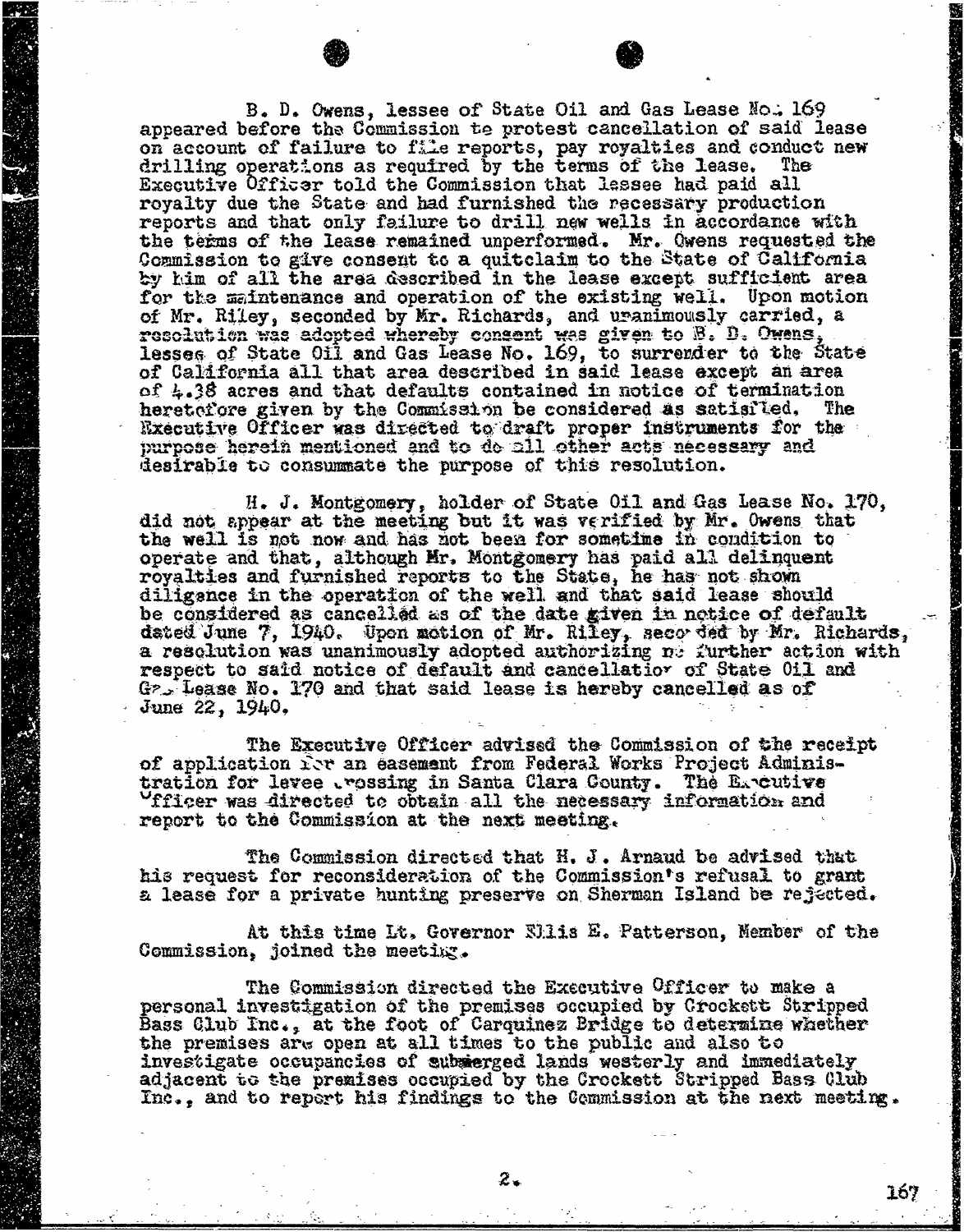The Commission directed the Executive Officer to advise Terry T. Silva that no action would be taken upon his application for a lease of submerged lands in the Sacramento River near Rio Vista for anchorage of a house boat and Launch.

The application of the Calaveras Cement Company, a corporation, for easements over and under certain rivers and navigable sloughs in the vicinity of Rio Vista for gas pipe line crossings was again considered by the Commission. Present representing the Calaveras Cement Company, a corporation, were the following:

> Wallace Mein, President, Calaveras Cement Company H. C. Maginn Louis J. Brunel

Present representing the Standard Oil Company of California, a corporation, wore

> Felix T. Smith, Esq., of Messra. Pillsbury, Madison & Sutro, and J. H. Thatcher.

The Chairman of the Commission reviewed the proceedings up to the present consideration of the application, and then requested the Executive Officer to give his recommendation.

The Executive Officer reported as follows:

From a careful study of the application of the Calaveras Cement Company and reports of members of the technical staff of the State Lands Commission, it is deemed inadvisable to recommend that the Commission grant an easement without qualification or Limitation for gas pipe line crossing.

It is recommended that the State Lands Commission grant easerents to the Calaveras Cement Company in which easements would be inserted conditions substantially to the effect that until otherwise provided by law, the grantee of such easements shall not transport through such pipe lines a total quantity of gas greater than the ratio of its acreage to the entire acreage in the gas field, except such gas as the grantee must purchase in the field produced upon an acreage basis which such gas could also be transported through such pipe line without violation of the conditions.

The Chairman of the Commission asked the Fresident of the Calaveras Cement Company, a corporation, whether easements substantially in the form described by the Executive Officer and otherwise in accordance with the standard form of easement of the State of California would be acceptable. The president answered in the affirmative. Mr. Smith stated that the Standard Oil Company of California was interested in the granting of any such easement and expressed the opinion that an easement substantially in such form would protect the public interest. On motion of Mr. Riley, and

":. 168

3∡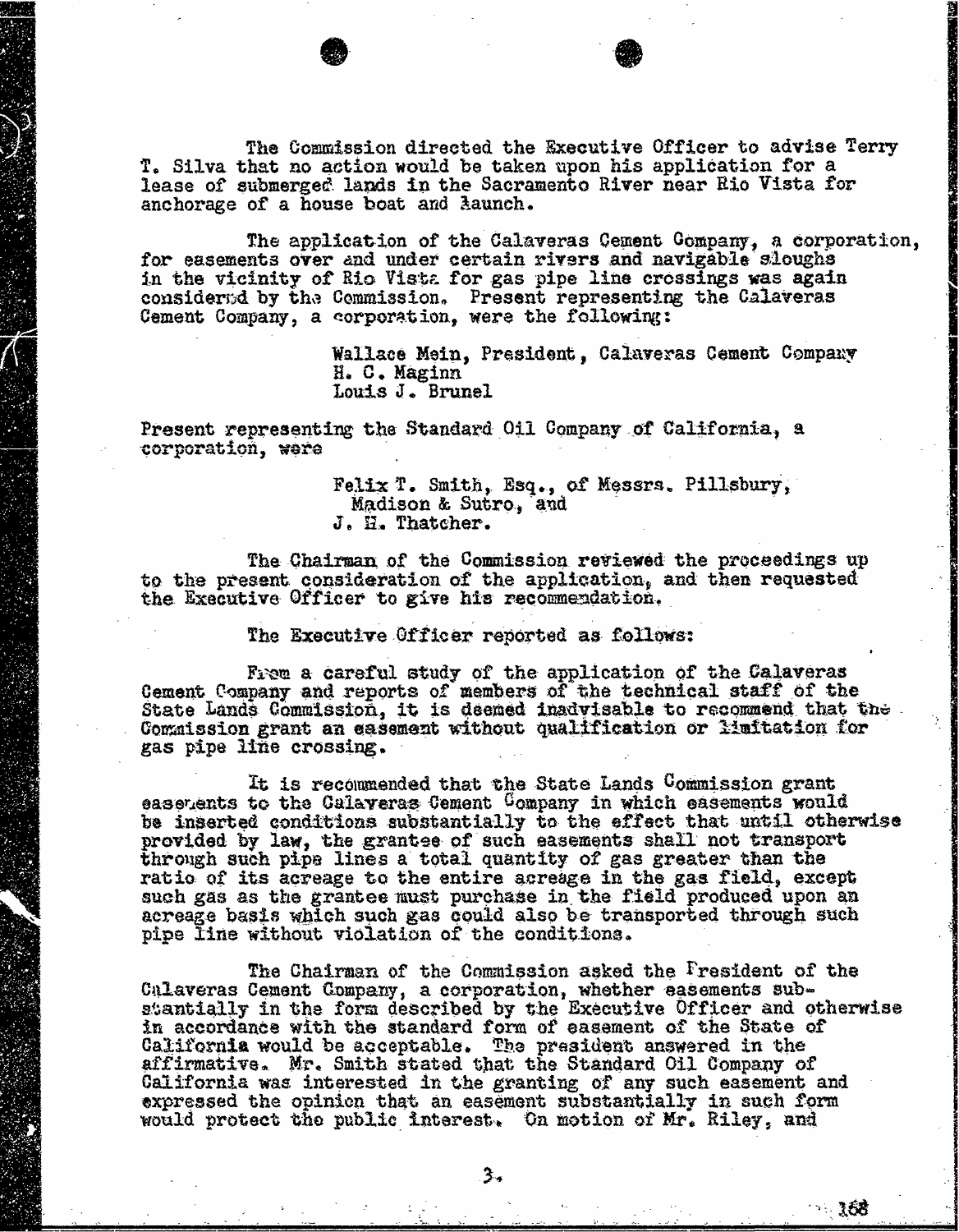seconded by Mr. Patterson, and unchimously carried, a resolution was adopted issuing to the Calaveras Cement Company, a corporation, an easement over and across those certain navigable streams of the State of California more particularly described in applications of Calaveras Cement Company, a corporation, on file with State Lands Commis for a pariod of 25 years in accordance with the stand easement issued by the State Lands Commission and containing a provision or condition in substance that the grantee shall never transport through such pipe line any quantity of gas in exces  $C$ alaveras Cement Company, a corporation, whereby fit could produce portion of the current production of the entire field in the ratio its acreage bears to the entire acreage in the producing Rio Vista Gas Field, except such gas as the grantee may purchase in the field produced upon the same basis, and that there shall vest in  $\mathbf{S}$ Lands Commission at all times during the life of the  $e$ power to determine such quantity of gas which determination of the State of the State of the State of the State of the State of the State of the State of the State of the State of the State of the State of the State of the Lands Commission shall be final and there shall be insert clause whereby the State Lands Commission upon behalf of the State of California shall have the power to forfeit the easement in its entirety for failure to perform covenants and observe conditions the easement. The Executive Officer shall submit the form of to the Calaveras Cement Company, and upon final completion of it, to refer it to the Commission for approval as to form.

The Executive Officer reported that J. H. McKnight, lessee of State Mineral Lase No. 266, is indebted to the State in the sum of \$240.00 representing rental. The Executive Officer was directed to endeavor to obtain the delinquent rental from the lessee.

The Commission was advised that the lessees of State Mineral Leases Nos. 396 and 397 had paid rentals to date but had failed perform working shifts as required by the terms of the Commission directed that no steps be taken at this time to cancel the leases in view of the payment of rental to date.

The Executive Officer advised that he had been unable to locate the permittee of State Mineral Prospecting Permit No. 391. The Commission directed that the prospecting permit be not cancelled and that future effort be made to locate the permittee and request him to furnish reports in accordance with the terms of the permit.

Upon motion of Mr. Patterson, seconded by Mr. Riley, by resolutions adopted by unanimous vote, the Executive Officer was authorized and directed to perform the acts, and his acts were approved and confirmed as follows:

1. Issue Grazing Leases Nos. 747 and 750, inclusive;

2. Execution by the Executive Officer of certificates to the Governor for issuance of patents, numbered 18851 to 18860, inclusive;

Assignment of Lease No. 675, Fish Canyon, by Ella Millard to C. V. Dall and Viola M. Dall, his wife;

169